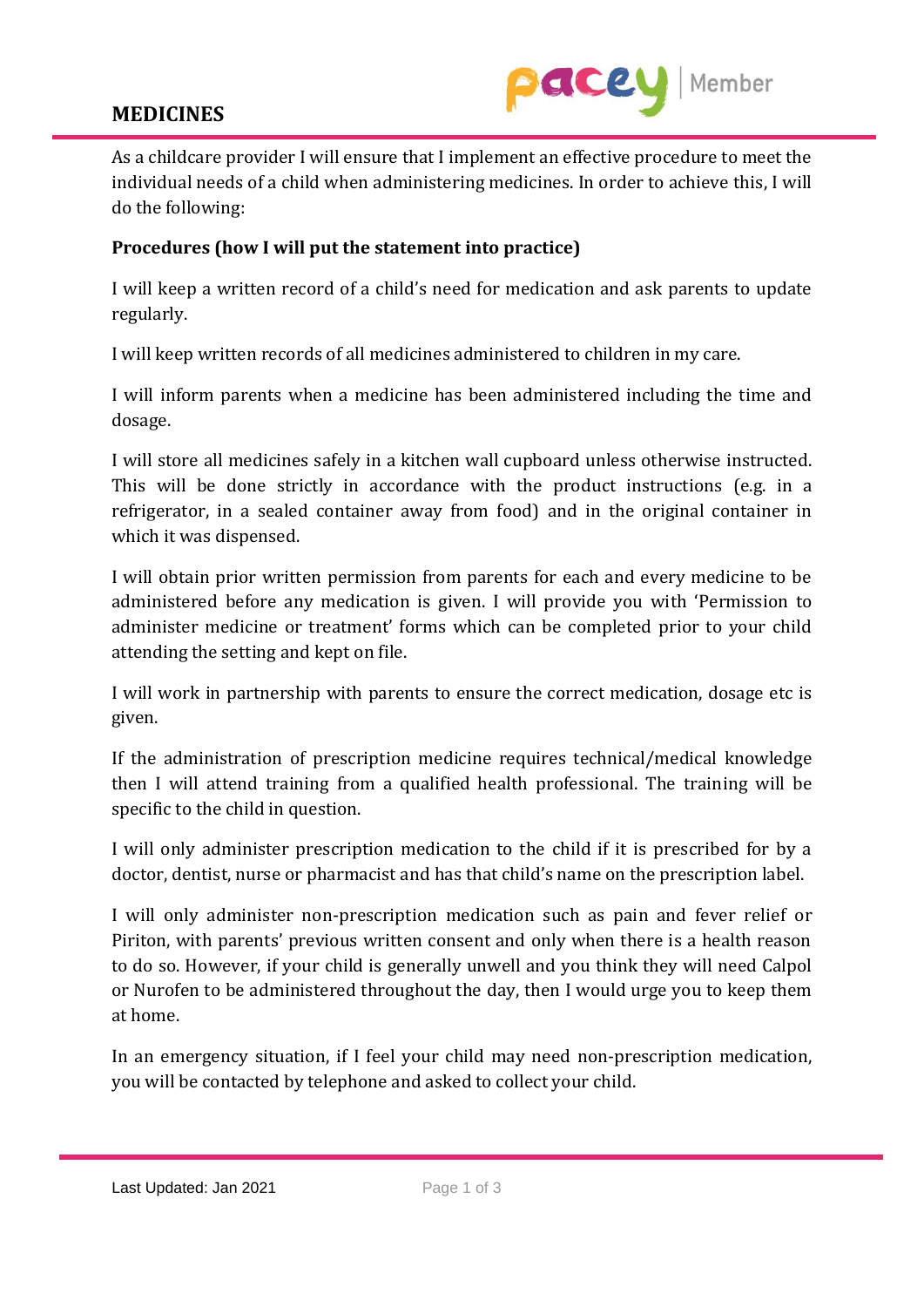## **MEDICINES**



I will never administer medicines containing aspirin to a child under the age of 16 unless they have been prescribed by a doctor.

In an emergency, if I do not administer the medicine whilst the child is in my care, I will inform parents of who will be responsible for the administration of medicines to their child (emergency back-up cover). If a dose is missed this will be recorded and the parents informed. Children cannot be forced to take medication so in the event of a refusal this will be recorded and parents will be contacted.

If I have a child in my care with long-term medical needs then I will ensure that I and any co-workers have sufficient information about the child's medical condition and will work in partnership with parents and any other health professionals to assist the administration of any prescribed medication and the management of any other health needs such as a gastrostomy tube.

If a child has medication that they administer themselves at my setting (such as an asthma inhaler) then I will ask them to tell me so that it can be recorded. Full details of the medication and the child's requirements for it will be recorded in the Medical Record Book and the parent will sign to give consent for the child to self medicate.

All consent forms and completed records will be stored in accordance with my confidentiality policy.

| Childminder's name      |  |
|-------------------------|--|
| Childminder's signature |  |
| Date                    |  |
| Parent(s)' name         |  |
| Parent(s)' signature    |  |